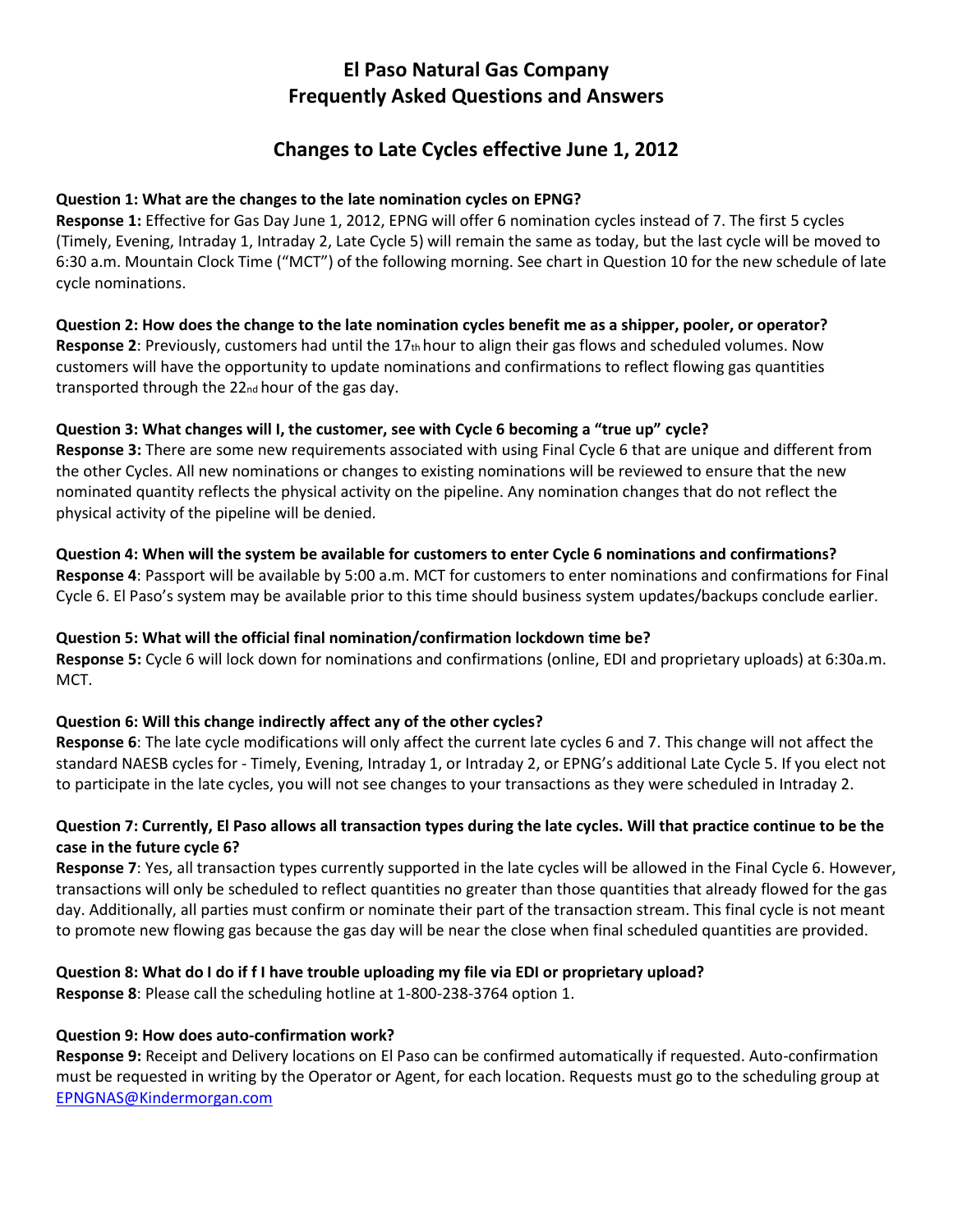# **El Paso Natural Gas Company Frequently Asked Questions and Answers**

# **Changes to Late Cycles effective June 1, 2012**

Below are the types of auto-confirm options.

| <b>FLAG</b> | <b>DESCRIPTION</b>                                     |
|-------------|--------------------------------------------------------|
| s           | Auto-confirm for Same Party, all cycles, includes FDD  |
| Υ           | Auto-confirm for all Parties, cycles 1-4, No FDD       |
| N           | No Auto-confirm                                        |
| L           | Auto-confirm for all Parties, cycles 1-6, No FDD       |
| F           | Auto-confirm for all Parties, cycles 1-4, includes FDD |
| D           | Auto-confirm for all Parties, all cycles, includes FDD |

If in any cycle the operator manually updates the quantities being confirmed, it will disable the auto-confirm for that gas day. The operator must then manually update any other necessary changes for the same gas day.

### **Question 10: Where can I find the late cycle scheduling status?**

**Response 10**: To find the completion status for the cycles we are currently scheduling, access the EPNG portal page (http://[webapps.elpaso.com/PortalUI/Default.aspx?TSP=EPNG](http://webapps.elpaso.com/PortalUI/Default.aspx?TSP=EPNG)) and find the "Scheduling Cycle Status" box (as shown below):



You can also click on the "View the timeline" title to view the standard deadlines for all cycles: